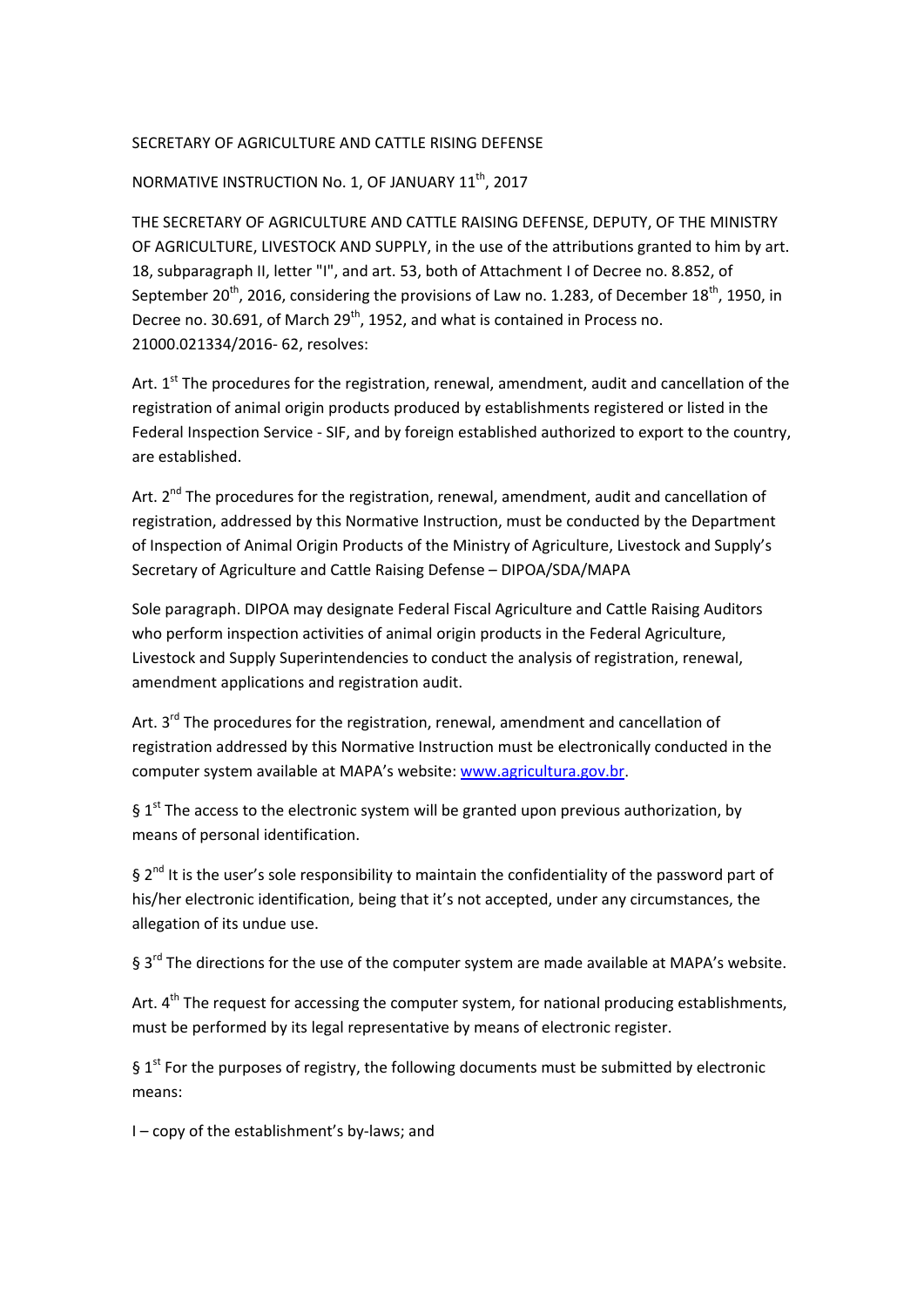II – copy of the legal representative's personal ID.

 $\frac{1}{2}$  2<sup>nd</sup> The legal representative must authorize the users designated to conduct the activities related to the registration, amendment, renewal and cancellation of registration.

Art.  $5<sup>th</sup>$  The request for accessing the computer system, for foreign producing establishments, must be performed by its legal representative by means of electronic register.

§  $1<sup>st</sup>$  For the purposes of registry, the following documents must be submitted by electronic means, accompanied by vernacular translation:

I – copy of the document issued by the authority of the country of origin indicating the establishment's representative, for the purposes addressed by this Normative Instruction; and

II – copy of the personal ID of the establishment's legal representative.

 $\frac{1}{2}$  2<sup>nd</sup> The representative must authorize the users designated to conduct the activities related to the registration, amendment, renewal and cancellation of registration.

Art.  $6<sup>th</sup>$  The national producing establishment's legal representative and the foreign producing establishment's representative must maintain the list of its respective system users updated.

Art.  $7<sup>th</sup>$  The registration application must be conducted by the national or foreign producing establishment, accompanied by the following information and documentary elements in Portuguese language:

I – establishment identification;

II – product identification and characterization data;

III – product composition indicating the ingredients in descending order of amount;

IV – description of the manufacturing process;

V – opinion of the health regulatory body about the use of functional or health property allegations, when such allegations are contained on the label;

VI – thermal processing calculation for canned products, submitted to commercial sterilization for each type of package and product weight;

VII – reliable and legible reproduction of the label, in its original colors, indicating its dimensions and size of the characters of the mandatory information of the label; and

VIII – other documents required by the legislation for granting the registration of specific products.

§  $1<sup>st</sup>$  The description of the manufacturing process must be performed on an ordered way and include the purchase or receipt of raw material, processing contemplating the time and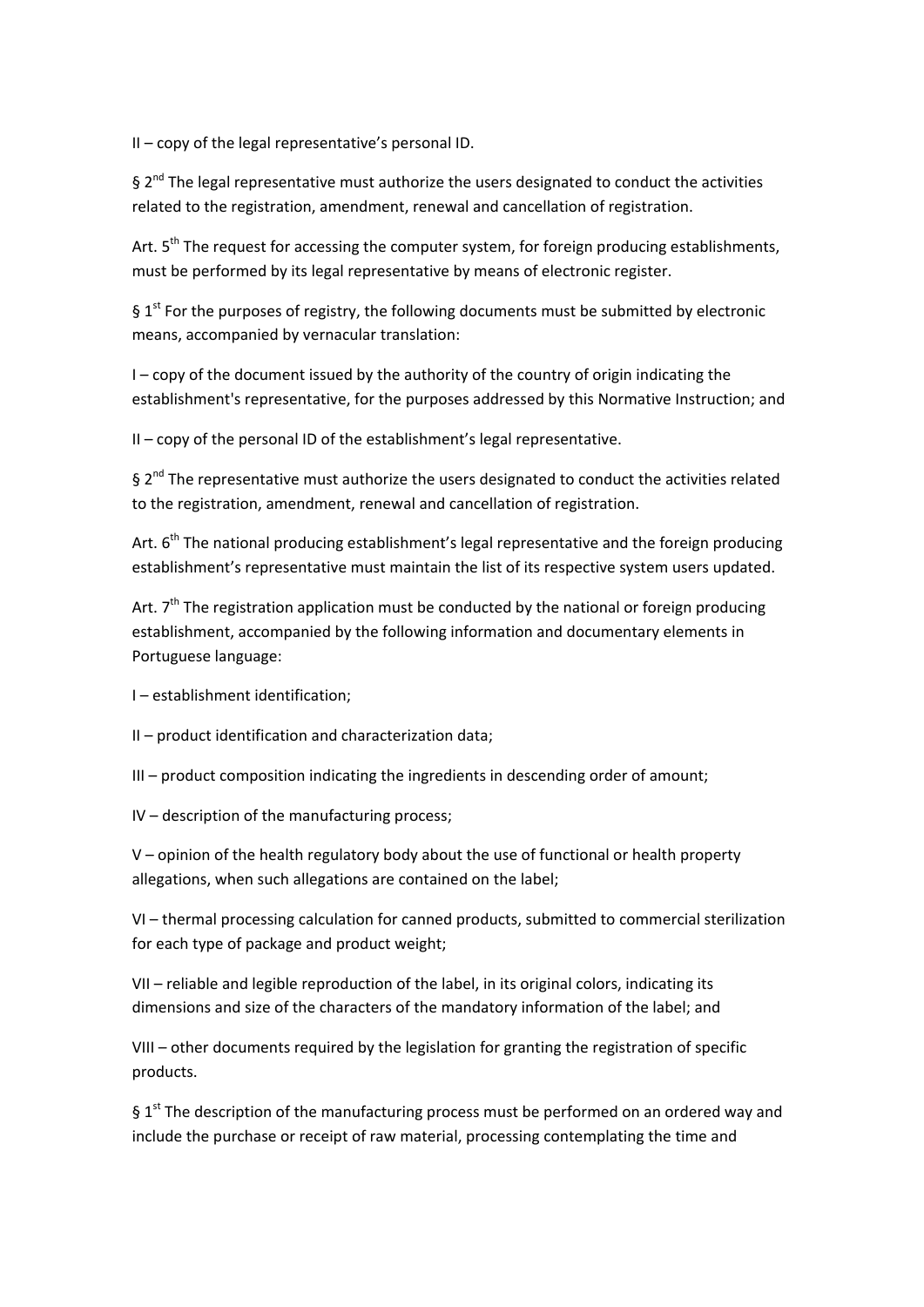temperature of the technological processes used, packaging, storage and preservation of the product, as well as the specifications providing the distinctive characteristics of the product.

 $\frac{1}{2}$  2<sup>nd</sup> The label may present variations in its dimensions, colors and drawings and all the variations must be sent for the purposes of registration.

§ 3<sup>rd</sup> Non-formulated meat products must have a single registration number whenever they are submitted to the same manufacturing process.

§  $4<sup>th</sup>$  Fish in nature must have a single registration number for the several species and presentation forms, whenever it is submitted to the same manufacturing process.

§ 5<sup>th</sup> The label printed exclusively in foreign language, of products intended for the international trade, must be registered along with its vernacular translation.

§ 6<sup>th</sup> Compound ingredients must have their components and amounts described.

Art.  $8<sup>th</sup>$  The registration and amendment of the registration of products not covered by Decree no. 30.691, of March 29<sup>th</sup>, 1952, or in its complementary acts, must be performed upon previous approval of the information and documents contained in article  $7<sup>th</sup>$  of this Normative Instruction. Art.  $9<sup>th</sup>$  The registration and amendment of the registration of products covered by Decree no. 30.691, of March 29<sup>th</sup>, 1952, or in its complementary acts, must be performed by providing the information and documents contained in article  $7<sup>th</sup>$  of this Normative Instruction.

Sole paragraph. The list of products provided for in the caput of this article is made available in the computer system addressed by this Normative Instruction.

Art. 10. The products intended for export can be manufactured and labeled according to the requirements of the country they are intended to.

Art. 11. The product registration must be renewed every 10 (ten) years upon request by the establishment before they are expired.

Art. 12. No change to the formulation, manufacturing process or label can be performed without previous update of the registration at DIPOA.

Art. 13. The information contained in the product registration must exactly correspond to the procedures conducted by the establishment.

Art. 14. The number to be assigned to the product registration must be generated by the establishment and automatically controlled by the computer system.

§ 1<sup>st</sup> Each number corresponds to a registration, being that its reuse is not allowed.

 $\S 2<sup>nd</sup>$  The registration number must be separated by bars from the establishment's registration or control number.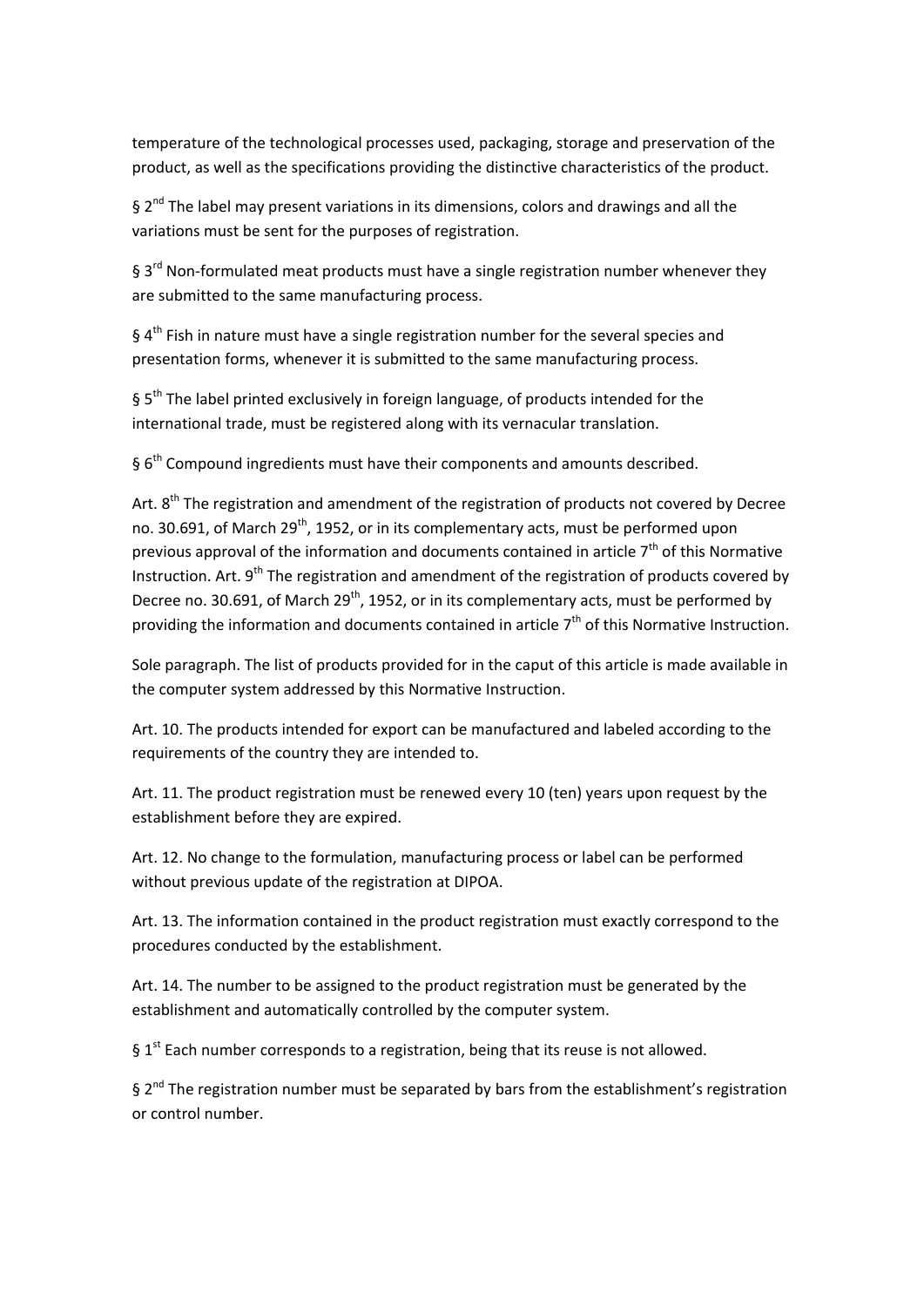Art. 15. The change to the product sale denomination implies the application of a new registration.

Art. 16. DIPOA must conduct a product registration audit in order to verify the compliance with the legislation and the conformity of the documents and information provided by the establishment.

Art. 17. When non-conformities related to the product registration are found, DIPOA must notify the national producing establishment or the health authority of the country of origin of the foreign producing establishment, specifying the non-conformity and, if applicable, the deadline for its correction.

Sole paragraph. The failure to comply with the measures determined by DIPOA implies the cancellation of the registration.

Art. 18. The cancellation of the registration is automatic in the following situations:

I – if requested by the establishment; and

II – due to the expiration of the registration without application for renewal.

Art. 19. The registration must be cancelled in case of failure comply with the provisions of Law no. 1.283/1950, of Decree no. 30.691/1952, and of the other applicable rules.

Art. 20. The registrations already existing on the date this Normative Instruction is published will remain valid for 10 years from the date it is granted.

Sole paragraph. Any renewal or amendment implies new registration, upon compliance with the procedures established in this Normative Instruction.

Art. 21. DIPOA may request, during the registration process or subsequently, the original of the documents electronically presented by the applicant.

Sole paragraph. The original documents must be preserved for the validity of the product registration.

Art. 22. DIPOA may request additional information or documents in order to subsidize the analysis of the registration application, amendment and audit.

Art. 23. The cancellation of the registration does not impair the application of the fiscal actions and applicable penalties resulting from the violation to the legislation.

Art. 24. This Normative Instruction comes into force on the date it is published.

Art. 25. Ordinance SIPA no. 9, of February  $26<sup>th</sup>$ , 1986 is revoked.

JORGE CAETANO JUNIOR